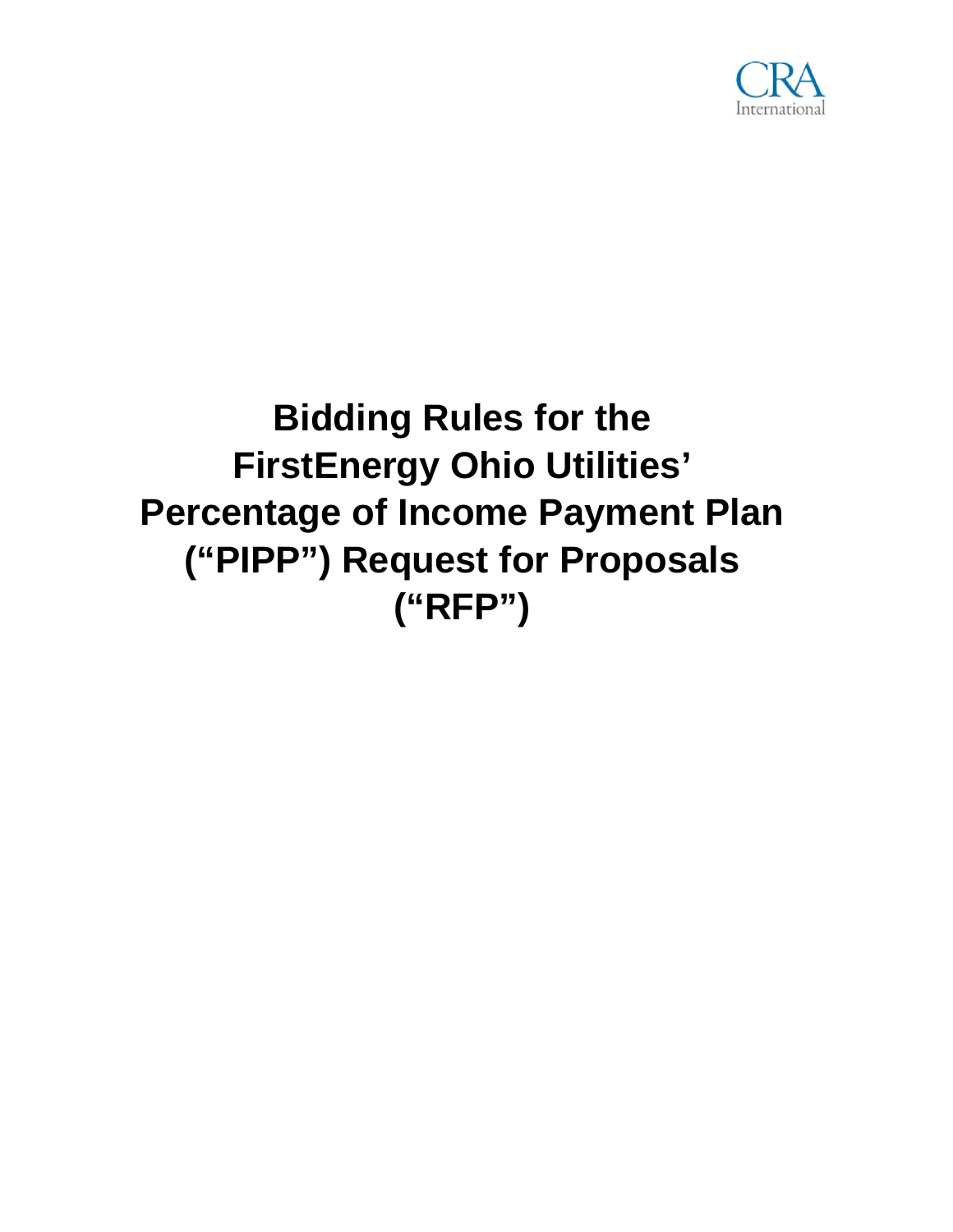# **Table of Contents**

#### Page

| $\mathbf{1}$ . |       |                                                                                        |  |
|----------------|-------|----------------------------------------------------------------------------------------|--|
|                | 1.1   |                                                                                        |  |
| 2.             |       |                                                                                        |  |
| 3.             |       |                                                                                        |  |
| $\mathbf{4}$ . |       |                                                                                        |  |
|                | 4.1   |                                                                                        |  |
|                | 4.1.1 |                                                                                        |  |
|                | 4.1.2 |                                                                                        |  |
|                | 4.2   |                                                                                        |  |
|                | 4.3   |                                                                                        |  |
|                | 4.4   |                                                                                        |  |
| 5.             |       |                                                                                        |  |
|                | 5.1   |                                                                                        |  |
|                | 5.2   |                                                                                        |  |
| 6.             |       |                                                                                        |  |
|                | 6.1   |                                                                                        |  |
|                | 6.2   |                                                                                        |  |
|                | 6.3   |                                                                                        |  |
|                | 6.4   |                                                                                        |  |
| 7.             |       |                                                                                        |  |
|                | 7.1   |                                                                                        |  |
| 8.             |       |                                                                                        |  |
| 9.             |       |                                                                                        |  |
| 10.            |       |                                                                                        |  |
|                | 10.1  |                                                                                        |  |
|                | 10.2  |                                                                                        |  |
|                | 10.3  | If the Selected PIPP Supplier Defaults Prior to or During the PIPP Delivery Period  10 |  |
| 11.            |       |                                                                                        |  |
|                | 11.1  |                                                                                        |  |
|                | 11.2  |                                                                                        |  |
|                | 11.3  |                                                                                        |  |
|                | 11.4  |                                                                                        |  |
| 12.            |       |                                                                                        |  |
|                | 12.1  |                                                                                        |  |
|                | 12.2  |                                                                                        |  |
|                | 12.3  |                                                                                        |  |
|                | 12.4  |                                                                                        |  |
|                | 12.5  |                                                                                        |  |
|                | 12.6  |                                                                                        |  |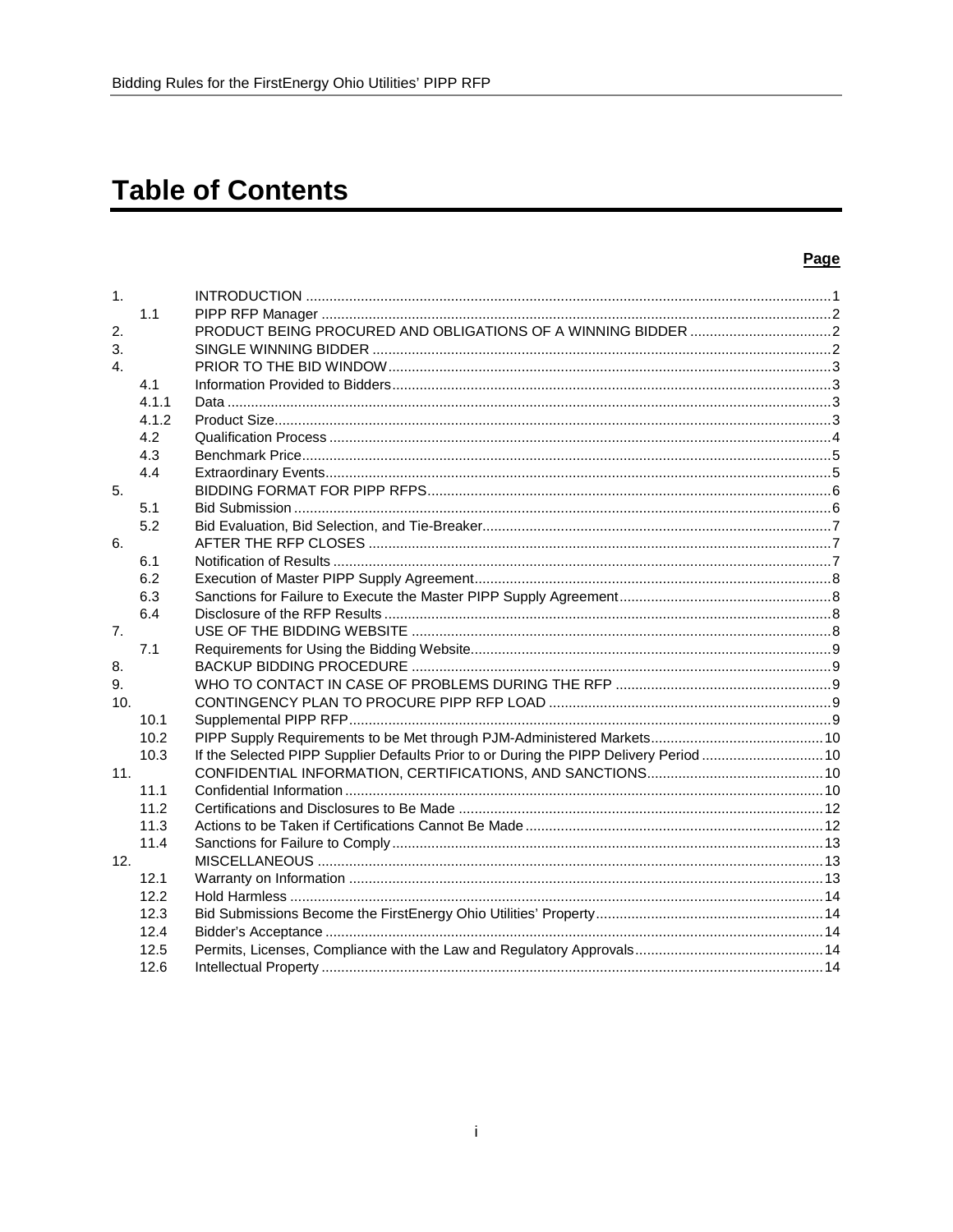# <span id="page-2-0"></span>**1. INTRODUCTION**

These Bidding Rules apply to the requests for proposals ("RFPs") for The Cleveland Electric Illuminating Company, The Toledo Edison Company, and Ohio Edison Company (hereafter referred to as "the FirstEnergy Ohio Utilities" or "the Companies") to procure competitive retail electric service for percentage of income payment plan ("PIPP") program customers of the FirstEnergy Ohio Utilities.

In addition to this document, participants also need to be familiar with other documents for the RFPs including the Master Percentage of Income Payment Plan Supply Agreement ("Master PIPP Supply Agreement"), the PIPP Supplier Application, the Communications Protocols, and the Glossary. Participants also should visit the Information Website regularly for up-to-date information including information specific to each RFP.

The URL for the Information Website is [http://www.firstenergyPIPPRFP.com](http://www.firstenergypipprfp.com/) (not case-sensitive). It contains relevant data, the schedule and key dates for participating in the RFP process, frequently asked questions, and other information.

Unless noted otherwise, each RFP will procure one product (for "PIPP Load"), and there will be at most one winning bidder in each RFP (the winning bidder wins the right to serve the entire PIPP Load).

Unless noted otherwise, all capitalized terms in this document are defined in the Glossary or Master PIPP Supply Agreement available on the Information Website.

If there are any inconsistencies between this document and the prevailing Master PIPP Supply Agreement, the prevailing Master PIPP Supply Agreement governs.

Unless noted otherwise, "days" in this document refer to business days and times refer to prevailing Eastern Time.

Any examples in this document are illustrative only.

These Bidding Rules may be modified from time to time by the PIPP RFP Manager in order to:

- (1) facilitate a more competitive process,
- (2) make any necessary corrections and/or clarifications,
- (3) account for any change in the products to be procured,
- (4) conform to any change in state or federal law or rule, and
- (5) apply any change deemed necessary at the discretion of the RFP Manager.

Such modifications will be carried out in consultation with the FirstEnergy Ohio Utilities and will be posted to the Information Website without prior consent from the Public Utilities Commission of Ohio ("PUCO" or "Commission") or any past, current, or prospective bidder.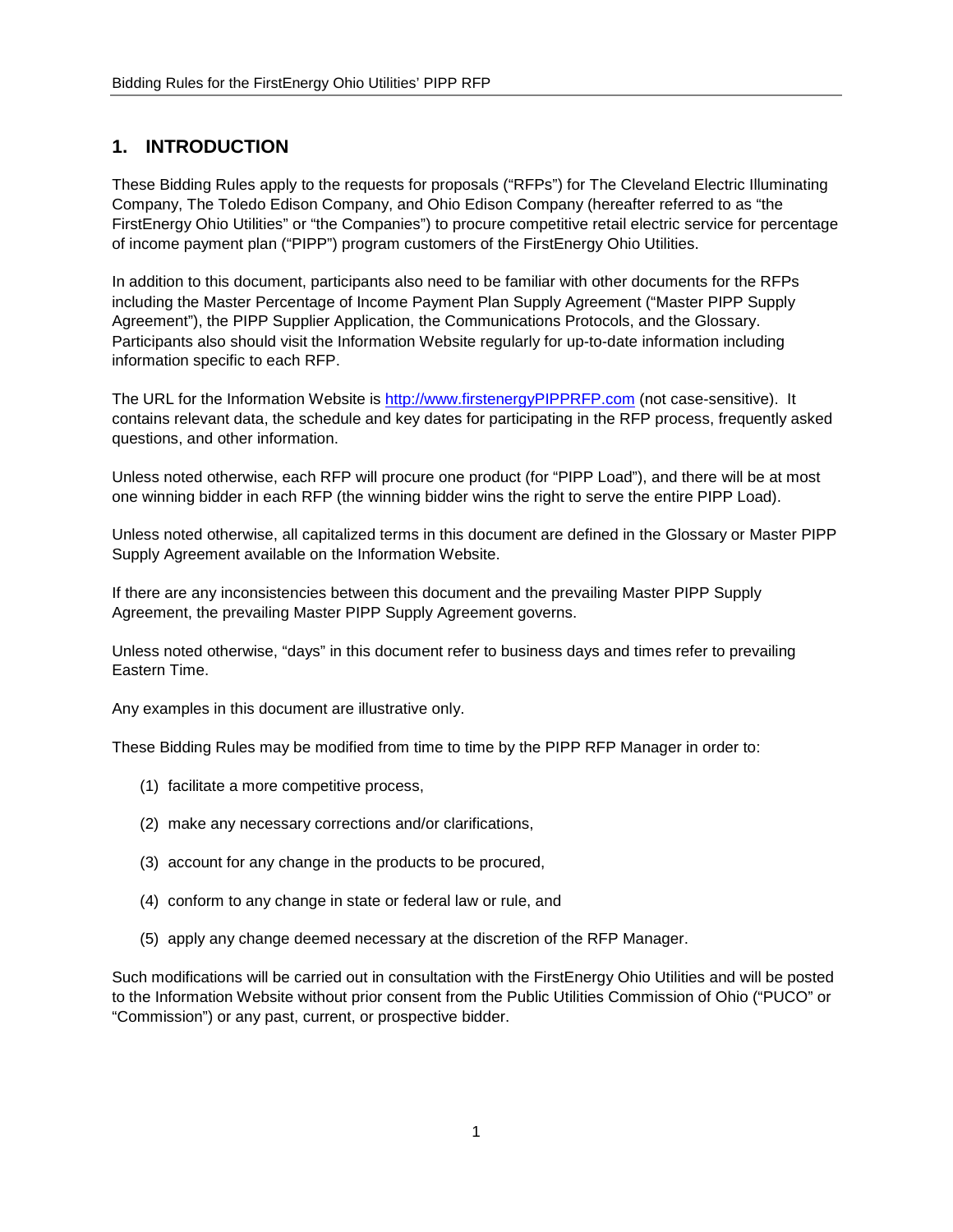# <span id="page-3-0"></span>**1.1 PIPP RFP Manager**

The PIPP RFP Manager is CRA International, Inc. d/b/a Charles River Associates, Inc. The RFP Manager can be contacted by sending an email to [FEOUPIPPRFPManager@crai.com](mailto:FEOUPIPPRFPAuctionManager@crai.com) (not casesensitive). The full contact information for the RFP Manager is as follows:

Attn: Brad Miller, Vice President / FEOU PIPP RFP Manager CRA International, Inc. 200 Clarendon Street, T-9 Boston, MA 02116-5092 Phone: 617.425.3384 [FEOUPIPPRFPManager@crai.com](mailto:FEOUPIPPRFPManager@crai.com)

#### <span id="page-3-1"></span>**2. PRODUCT BEING PROCURED AND OBLIGATIONS OF A WINNING BIDDER**

This section summarizes the common elements of the products to be procured in the RFPs as well as the related obligations of a winning bidder. The Information Website provides details about the product to be procured in a specific RFP including the delivery period and the nominal MW size. The Master PIPP Supply Agreement (or Glossary) defines terms and provides details of the obligations of a winning bidder.

The product to be procured is Full Requirements Service to serve the PIPP Load of the FirstEnergy Ohio Utilities.

A winning bidder will assume all responsibilities of a PJM Load Serving Entity ("LSE") and will be responsible for supplying all obligations associated with Full Requirements Service. Full Requirements Service includes unbundled Energy, Capacity, Ancillary Services, and Firm Transmission Service, including all transmission and distribution losses, congestion and imbalance costs associated with the provision of the foregoing services, and any other LSE service or other service as may be required by PJM and Section 4928.141 of the Ohio Revised Code to serve the PIPP Load of the FirstEnergy Ohio Utilities.

Winning bidders will not be responsible for meeting Ohio's Alternative Energy Portfolio Standard.

The FirstEnergy Ohio Utilities will provide distribution services and will be responsible for Network Integrated Transmission Service ("NITS") charges and for other non-market-based FERC approved transmission charges for shopping and non-shopping load.

#### <span id="page-3-2"></span>**3. SINGLE WINNING BIDDER**

The intent of the PIPP RFP is to select a single winning bidder — the PIPP Supplier — for 100 percent of the PIPP Load in the RFP.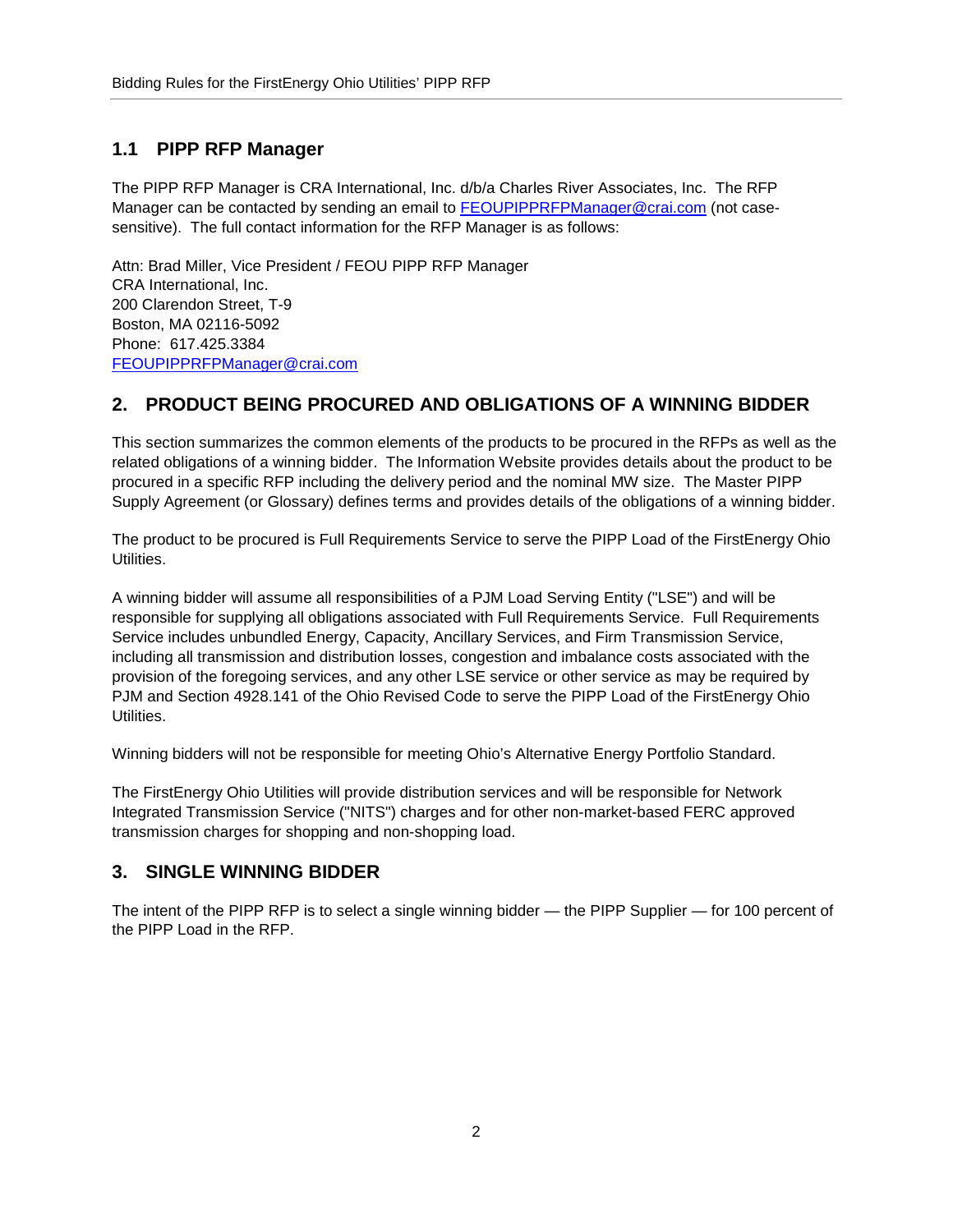# <span id="page-4-0"></span>**4. PRIOR TO THE BID WINDOW**

#### <span id="page-4-1"></span>**4.1 Information Provided to Bidders**

The FirstEnergy Ohio Utilities will make available certain information to prospective bidders in advance of bidders need to qualify to participate in the process. This information will be posted on the Information Website.

#### <span id="page-4-2"></span>4.1.1 Data

The FirstEnergy Ohio Utilities will provide:

- Historical hourly load data for total retail load and PIPP Load.
- Historical load data for the most recent three-year period available.
- Historical switching statistics and historical load profiles.

#### <span id="page-4-3"></span>4.1.2 Product Size

No later than four (4) days prior to the PIPP Supplier Application deadline, the PIPP RFP Manager will announce the approximate, nominal MW-measure of the product in the PIPP RFP.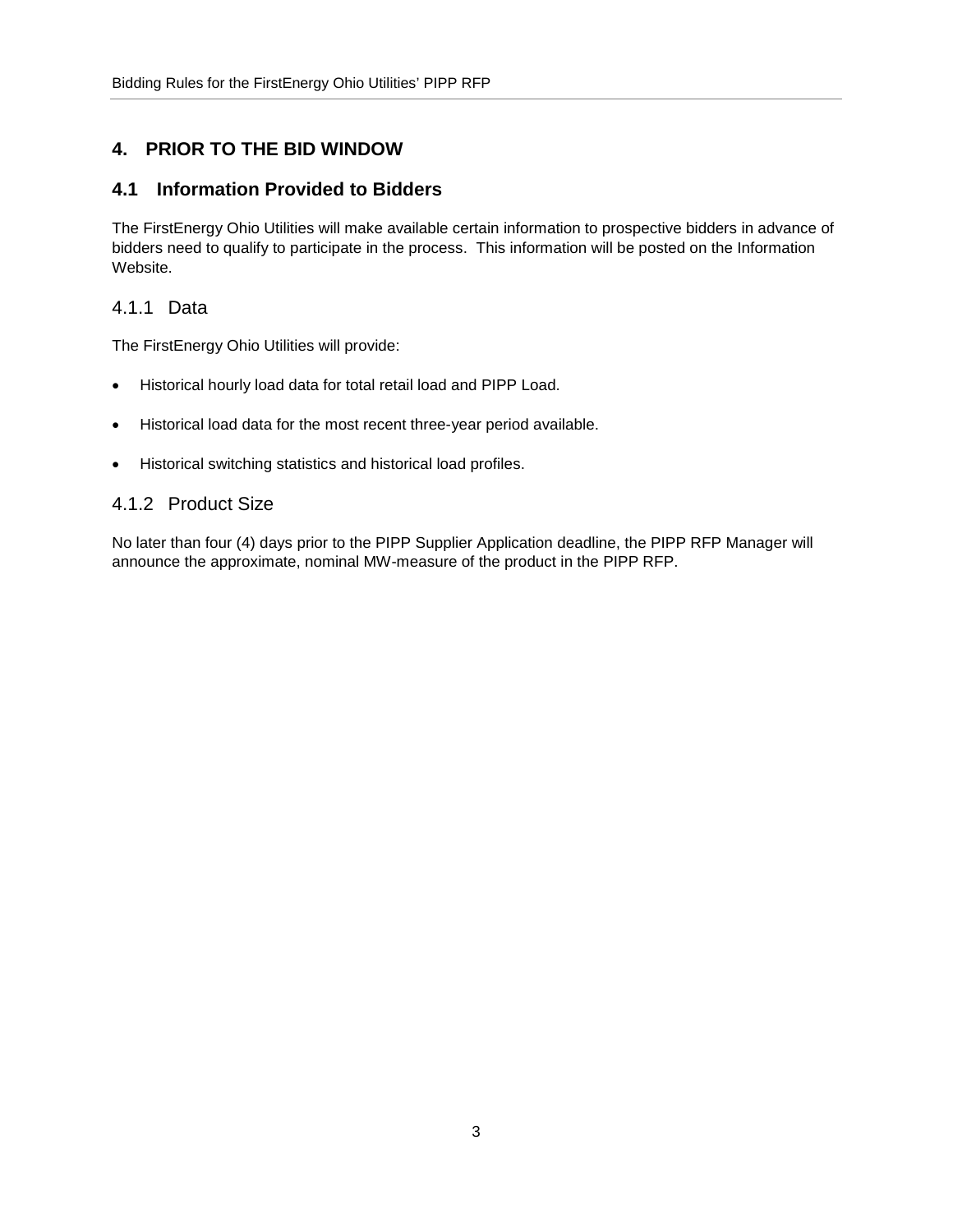# <span id="page-5-0"></span>**4.2 Qualification Process**

During the qualification process, prospective bidders apply to become Registered Bidders in the PIPP RFP. During the qualification process the prospective bidders are required to provide financial information, make a number of certifications, and provide pre-bid security.

Among other requirements set forth in other PIPP RFP documents, prospective bidders will be required to:

- By the PIPP Supplier Application deadline, submit a completed PIPP Supplier Application from a person with the power to bind the bidder.
- Agree to comply with all rules of the RFP.
- Agree that if they become winning bidders, they will execute the Master PIPP Supply Agreement with the FirstEnergy Ohio Utilities within three (3) days following the close of the RFP.
- Confirm that they are a Competitive Retail Electric Service ("CRES") provider and that they are registered with the FirstEnergy Ohio Utilities to provide competitive retail electric service in their service territories.
- Agree that if they become the winning bidder, they will comply with the creditworthiness requirements set forth in the Master PIPP Supply Agreement.
- Certify that if they qualify to participate, they will not disclose confidential information that may be obtained during the RFP.
- Certify that if they qualify to participate, they will not substitute another entity in their place, transfer their rights to another entity, or otherwise assign their status as Registered Bidders to another entity.
- Make a number of certifications to ensure the confidentiality of information regarding the RFP and in regards to associations with other CRES providers in the FirstEnergy Ohio territory — to ensure that they are participating independently of other CRES providers in the PIPP RFP. More details on the certifications can be found in the section, "Confidential Information, Certifications, and Sanctions," later in this document.
- Submit pre-bid security in the amount specified in the PIPP Supplier Application. Either cash (electronic wire transfer) or a Pre-Bid Security Letter of Credit will be accepted as pre-bid security. The standard form of the Pre-Bid Security Letter of Credit will be posted to the Information Website. If a draft Pre-Bid Security Letter of Credit submitted by the prospective bidder with the PIPP Supplier Application does not conform to the standard form, the prospective bidder shall indicate clearly any and all modifications in electronic, red-lined format from the standard form. Proposed modifications must be received by the RFP Manager no later than the PIPP Supplier Application deadline and approved by the FirstEnergy Ohio Utilities. The FirstEnergy Ohio Utilities will assess, in their sole and exclusive discretion, whether such modifications are acceptable.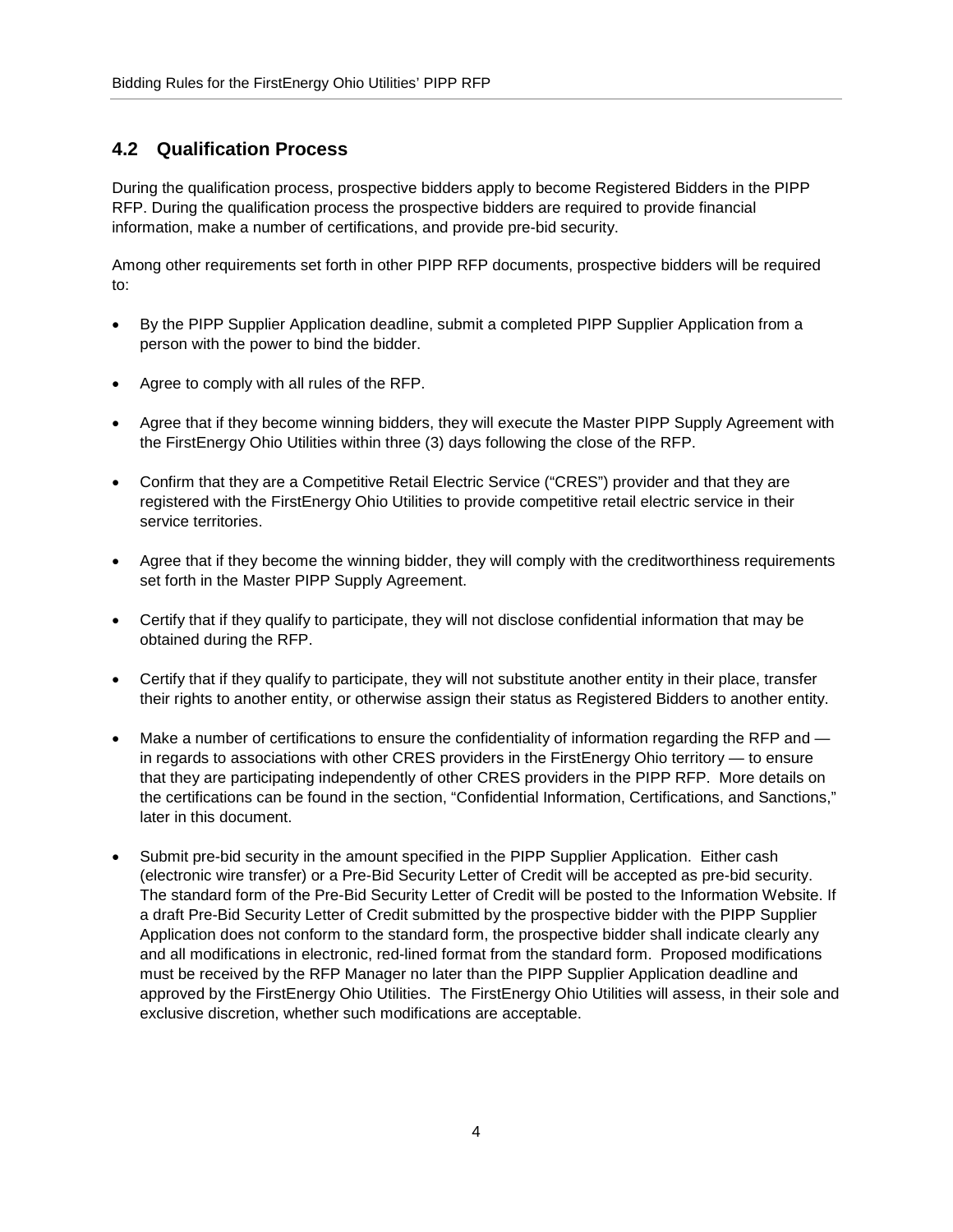Pre-bid security will remain in full force, at a minimum, until five (5) days after the conclusion of the RFP. Subsequently, a bidder's pre-bid security will be cancelled and returned as follows:

- As soon as practicable once it has been determined that the bidder will not be declared the RFP winner.
- After the bidder has signed the Master PIPP Supply Agreement and has complied with all creditworthiness requirements of the Master PIPP Supply Agreement.

The FirstEnergy Ohio Utilities can collect on the financial guarantees of a winning bidder that fails to sign the Master PIPP Supply Agreement or fails to comply with the creditworthiness requirements immediately following the close of the RFP.

If the applicant would like to propose changes to the Form of PIPP Supplier Letter of Credit to be used post-RFP by a winning bidder, those changes must be submitted in an electronic, red-lined version by the PIPP Supplier Application deadline. Likewise, if the applicant would like to propose an alternate form of guaranty, submit that in electronic form.

The PIPP Supplier Application must be submitted to the RFP Manager no later than PIPP Supplier Application deadline. Prospective bidders will be notified by the RFP Manager no later than five (5) days after the PIPP Supplier Application deadline whether they succeeded in becoming a Registered Bidder.

A prospective bidder that has qualified during the qualification process becomes a Registered Bidder.

#### <span id="page-6-0"></span>**4.3 Benchmark Price**

The Benchmark Price for the PIPP RFP will be set pursuant to the PUCO order following the last Standard Service Offer ("SSO") competitive bidding process ("CBP") that will be used to establish the Benchmark Price.

The Benchmark Price will be computed as the tranche-weighted average price using the number of tranches procured and the winning prices from the SSO CBPs covering the same delivery period as the Master PIPP Supply Agreement in the PIPP RFP.

The RFP Manager will inform all Registered Bidders of the Benchmark Price for the PIPP RFP product no later than the latest of: (a) three (3) days before the Bid Window opens and (b) the publication of the PUCO order following the last SSO that will be used to establish the Benchmark Price.

#### <span id="page-6-1"></span>**4.4 Extraordinary Events**

The RFP Manager, in consultation with the FirstEnergy Ohio Utilities, may determine that, due to extraordinary events, the schedule for the RFP process may need to be revised.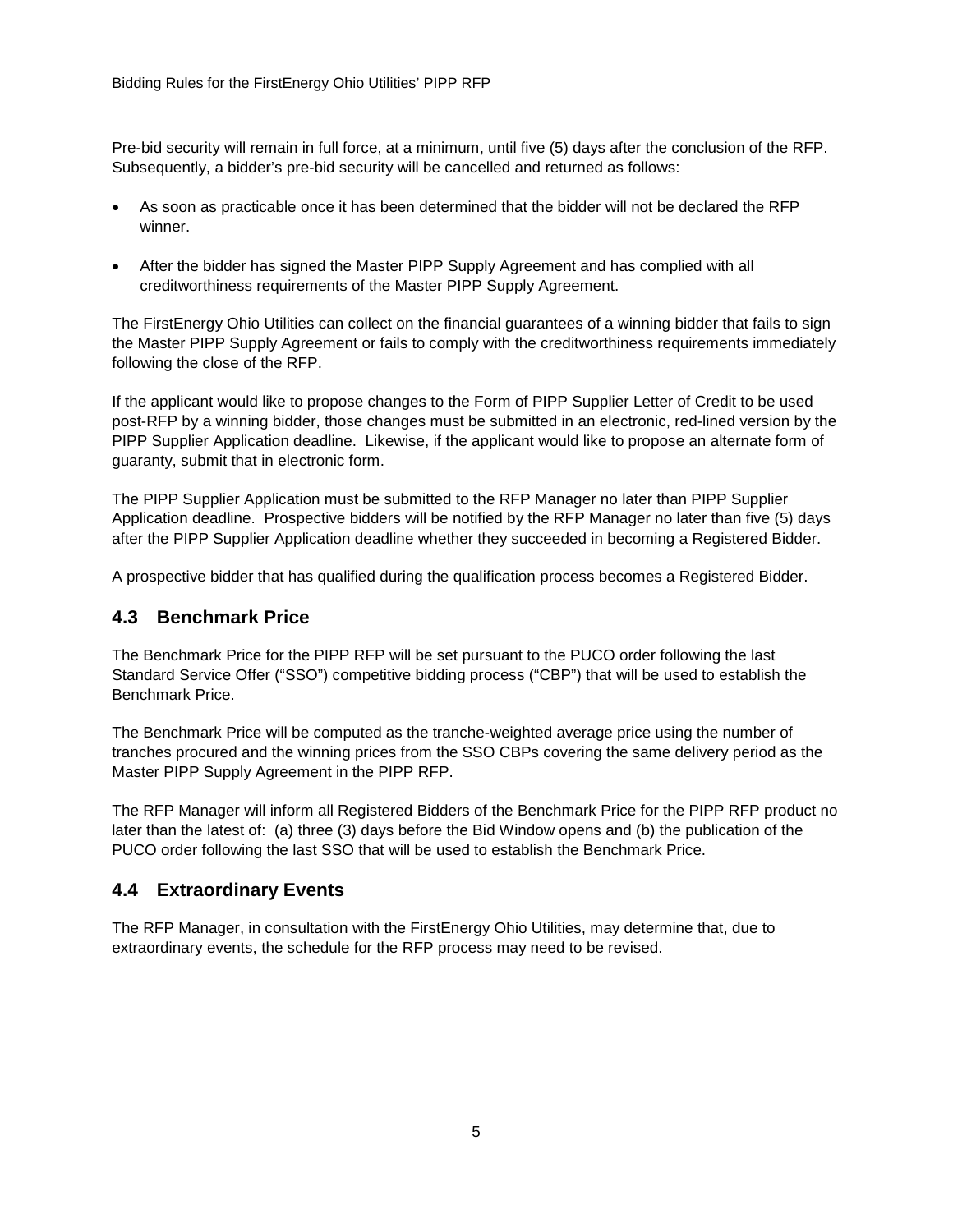# <span id="page-7-0"></span>**5. BIDDING FORMAT FOR PIPP RFPS**

In order to participate in the RFP, bidders must have been successful in the qualification process and become Registered Bidders. Only Registered Bidders are permitted to participate in the PIPP RFP. Registered Bidders will submit their bid in the RFP by accessing the RFP Manager's secure PIPP RFP portal.

# <span id="page-7-1"></span>**5.1 Bid Submission**

The bids can be submitted during the Bid Window as specified for each PIPP RFP. A bidder submits a bid by completing the PIPP RFP Bid Submission Form on the PIPP RFP portal, including entering the bidder's bid price. The bid price is the price at which the Bidder agrees to serve the PIPP Load offered at the PIPP RFP. Once the bid is received electronically, a unique Confirmation Number is assigned to the bid, and a unique random number is assigned to the bidder the first time the bidder submits a bid during the Bid Window.

A submitted bid is a binding offer to serve the PIPP Load at the bid price. All bids will be considered binding offers to supply PIPP Load until bidders have been notified that they will not be declared the winning bidder in the PIPP RFP. Such notification will be made once the winning bidder has executed the Master PIPP Supply Agreement or five (5) days following the close of the bid window, whichever occurs first.

If the Bid Submission Form is incomplete, illegible, contains inconsistencies or errors, or otherwise is not considered conforming by the RFP Manager, the RFP Manager will attempt to notify the bidder that the bid is non-conforming. The bidder solely is responsible for ensuring they submit a conforming bid during the Bid Window. The RFP Manager and the FirstEnergy Ohio Utilities assume no responsibility if the bidder does not submit a conforming bid during the Bid Window. If a bidder submits more than one bid:

- The random number included in the Confirmation Number assigned to the first bid received from the bidder also will be the random number included in the Confirmation Number assigned to any subsequent bids received from the bidder. Each subsequent bid submission by a bidder does not generate a new random number for the bidder. But each bid is assigned a unique Confirmation Number.
- The last conforming bid received from the bidder during the Bid Window will supersede all prior bids submitted by the bidder.

If a bidder submits a bid during the Bid Window but later decides they do not want to submit a bid at all, there is an option on the PIPP RFP Bid Submission Form to cancel any prior bids submitted. However, a bidder must cancel its bid only during the Bid Window. If a bidder is experiencing technical difficulties during the Bid Window they can contact the RFP Manager. In any case, bids cannot be canceled after the Bid Window closes. Also, entering a bid price of zero is not a cancellation of a bid — instead, it is a binding commitment to be paid a price of zero for serving PIPP Load. A bidder must use the bid cancellation option during the Bid Window to cancel any prior bids submitted.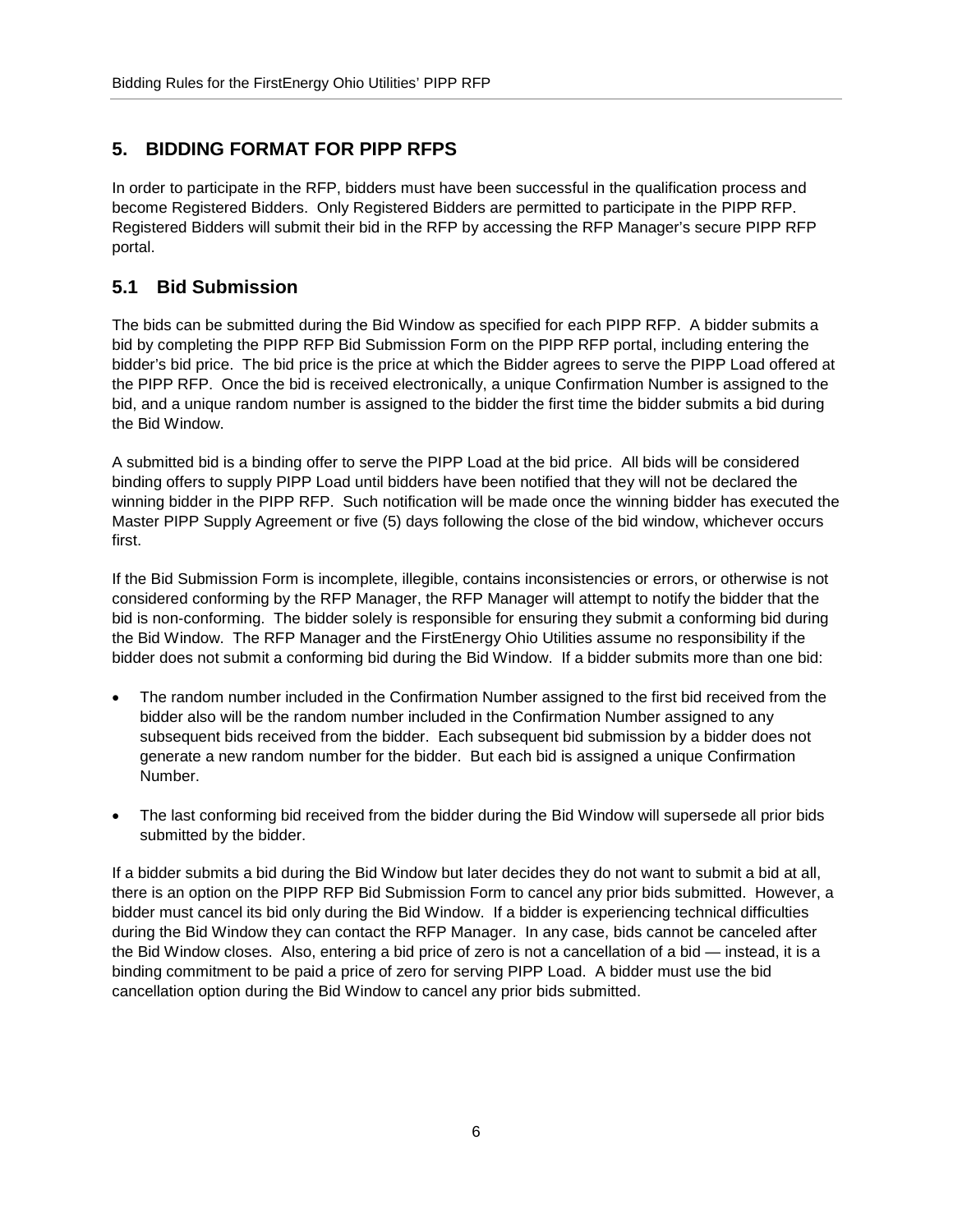# <span id="page-8-0"></span>**5.2 Bid Evaluation, Bid Selection, and Tie-Breaker**

Once the Bid Window is closed, all conforming bids will be sorted in ascending order by the prices in the bids, and then in ascending order by the random number in the Confirmation Number assigned to each bid. The lowest-priced bid that is below the Benchmark Price will be deemed the tentative winning bid.

If there is more than one bidder that submitted the lowest priced bid below the Benchmark Price, then there is a tie and the bidder with the lower random number in their Confirmation Number is deemed the tentative winning bidder.

If there are no conforming bids priced below the Benchmark Price, then there is no tentative winning bid and no tentative winning bidder.

# <span id="page-8-1"></span>**6. AFTER THE RFP CLOSES**

#### <span id="page-8-2"></span>**6.1 Notification of Results**

At the close of the PIPP RFP, the RFP Manager will notify the FirstEnergy Ohio Utilities, the PUCO, and the PUCO consultant (if one has been retained) as follows:

- Whether any of the PIPP RFP rules were violated in such a manner as to invalidate the RFP.
- Whether there is a tentative winning bidder, and if so, the identity of the tentative winning bidder and the tentative winning bid price.
- The identities of all the bidders, whether or not their bid was conforming, the price they bid, the time the bid was received, and the Confirmation Number they were assigned.

Bidders will be notified of their status (i.e., if they are the tentative winning bidder or not) as soon as practicable after the Bid Window closes.

The PUCO will confirm or reject the tentative winning bid and the winning bidder (if any) based on the information submitted by the RFP Manager. The PUCO may confirm or reject the results of the PIPP RFP and select the winning bidder and the winning bid (if any) through an order filed within fortyeight (48) hours of the conclusion of the PIPP RFP.

If a winning bidder is selected, it will be paid the winning price which is the price in the winning bidder's bid.

Once the PUCO issues an order, the RFP Manager will notify the winning bidder (if any) that they are the winning bidder. Once the winning bidder has executed the Master PIPP Supply Agreement, or five (5) days following the close of the Bid Window, whichever occurs first, the RFP Manager will notify the nonwinning bidders that they have not won and bidders will be released from their potential obligation to supply PIPP Load.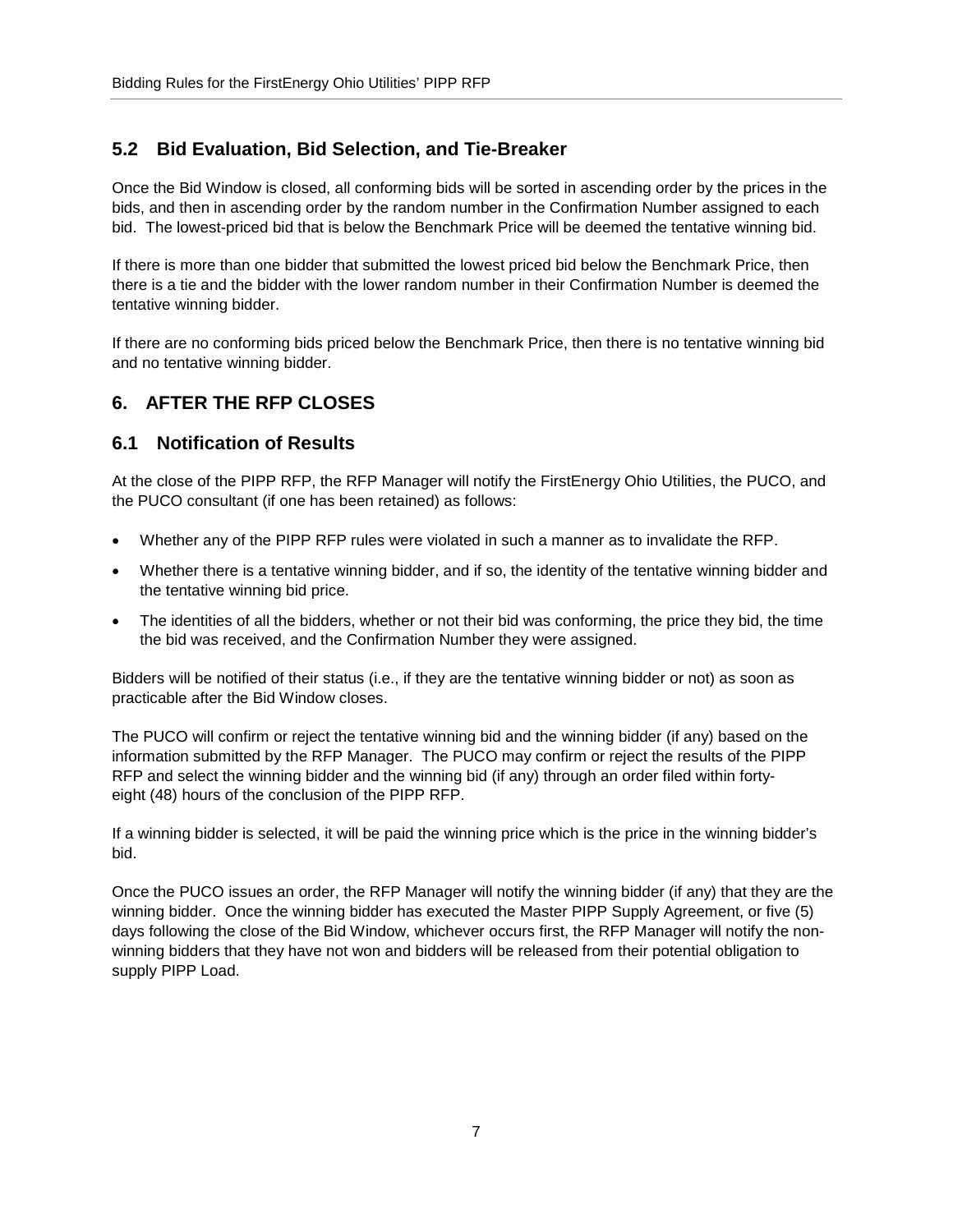# <span id="page-9-0"></span>**6.2 Execution of Master PIPP Supply Agreement**

After confirmation of the RFP results by the PUCO, the winning bidder and the FirstEnergy Ohio Utilities will execute the Master PIPP Supply Agreement no later than three (3) days following the close of the PIPP RFP once the specific pricing and other information has been inserted in the Master PIPP Supply Agreement. The winning bidder must demonstrate compliance with the creditworthiness requirements set forth in the Master PIPP Supply Agreement.

#### <span id="page-9-1"></span>**6.3 Sanctions for Failure to Execute the Master PIPP Supply Agreement**

A winning bidder's financial guaranty posted with its PIPP Supplier Application may be forfeited if the winning bidder does not execute the Master PIPP Supply Agreement within three (3) days following the close of the PIPP RFP Bid Window, if it fails to demonstrate compliance with the creditworthiness requirements set forth in the Master PIPP Supply Agreement, or if it fails to agree to any of the terms of the Master PIPP Supply Agreement. If the FirstEnergy Ohio Utilities exercise their right to collect on the financial guarantees, then any contractual rights or other entitlements of the winning bidder will terminate immediately without further notice by the FirstEnergy Ohio Utilities.

In addition, the winning bidder will be liable for damages incurred by the FirstEnergy Ohio Utilities, which will be determined in accordance with the terms of the Master PIPP Supply Agreement as though the winning bidder were a Defaulting Party to the Master PIPP Supply Agreement.

# <span id="page-9-2"></span>**6.4 Disclosure of the RFP Results**

The name of the winning bidder and the winning price will remain confidential unless and until released publicly by the PUCO or as required by law. The PUCO may choose to release additional information.

The winning bidder itself may release information regarding the fact that it has won, and a non-winning bidder itself may release information regarding the fact that it participated in the RFP, but not before the earliest of:

- (1) A PUCO order confirming the results of the PIPP RFP.
- (2) Forty-eight (48) hours after the Bid Window closes.

The winning bidder and the non-winning bidders otherwise continue to be bound by their certifications as described elsewhere. In particular, the winning bidder and the non-winning bidders are not allowed to reveal bid prices or the winning price in the RFP unless and until those prices are released publicly by the PUCO.

# <span id="page-9-3"></span>**7. USE OF THE BIDDING WEBSITE**

Bidders will submit bids in the RFP by accessing the RFP Manager's secure PIPP RFP portal. An Authorized Representative of a bidder will access the PIPP RFP portal using their own Web browser. The URL address for the PIPP RFP portal, as well as user names and passwords, will be provided to Registered Bidders prior to the start of the RFP process.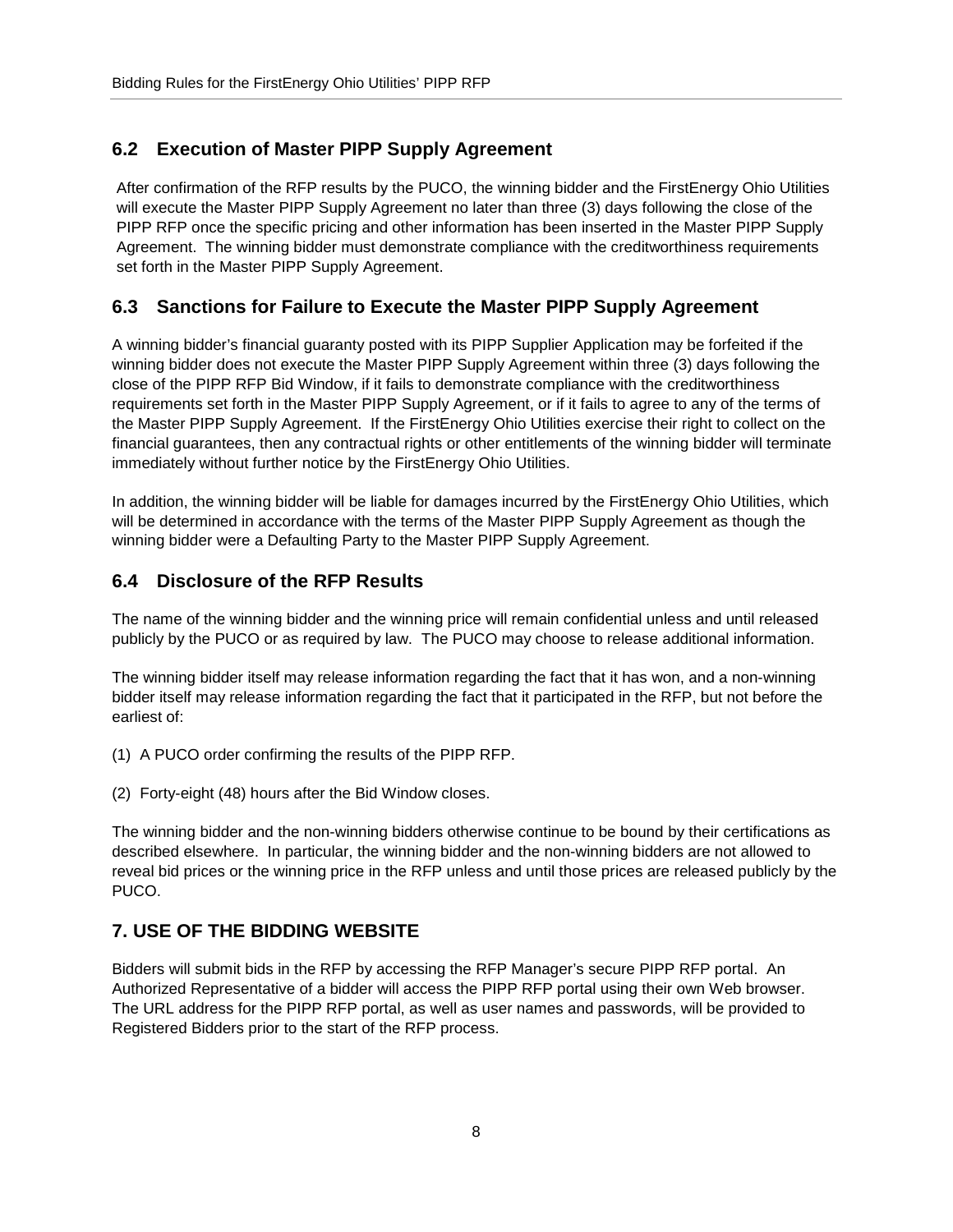The PIPP RFP portal allows a Registered Bidder to submit and confirm bids, to receive the Confirmation Number, and the time-stamp of the bid submission.

#### <span id="page-10-0"></span>**7.1 Requirements for Using the Bidding Website**

Access to the Bidding Website requires all of the following:

- User name and password provided by the RFP Manager.
- Access to the Internet.
- Compatible Web browser.
- Status as a Registered Bidder.

#### <span id="page-10-1"></span>**8. BACKUP BIDDING PROCEDURE**

In case a bidder has technical difficulties, and as a result is not able to submit a bid via the PIPP RFP portal, the Bid Submission Form should be e-mailed to the RFP Manager at [FEOUPIPPRFPManager@crai.com.](mailto:FEOUPIPPRFPManager@crai.com)

#### <span id="page-10-2"></span>**9. WHO TO CONTACT IN CASE OF PROBLEMS DURING THE RFP**

A bidder should contact the RFP Manager if it has questions or problems at [FEOUPIPPRFPManager@crai.com.](mailto:FEOUPIPPRFPManager@crai.com) The RFP Manager also will provide a phone number for bidders experiencing connectivity issues during the Bid Window.

#### <span id="page-10-3"></span>**10. CONTINGENCY PLAN TO PROCURE PIPP RFP LOAD**

#### <span id="page-10-4"></span>**10.1 Supplemental PIPP RFP**

In the event that the PIPP Load is not procured in the PIPP RFP ("first PIPP RFP"), a supplemental PIPP RFP will be conducted. All the Registered Bidders for the first PIPP RFP automatically will be Registered Bidders for the supplemental PIPP RFP — unless the Registered Bidder violated the rules or incurs a material change so that the Registered Bidder no longer meets the qualification criteria to be a Registered Bidder.

The bidding rules for the supplemental PIPP RFP will be the same rules as laid out in this Bidding Rules document for the first PIPP RFP, with one exception: there will be no Benchmark Price for the supplemental PIPP RFP. In the Supplemental PIPP RFP, the winning bidder will be the bidder that offers the lowest price in a conforming bid, even if this price is higher than the Benchmark Price of the first PIPP RFP.

As with the first PIPP RFP, the results of the supplemental PIPP RFP are subject to confirmation or rejection by the PUCO.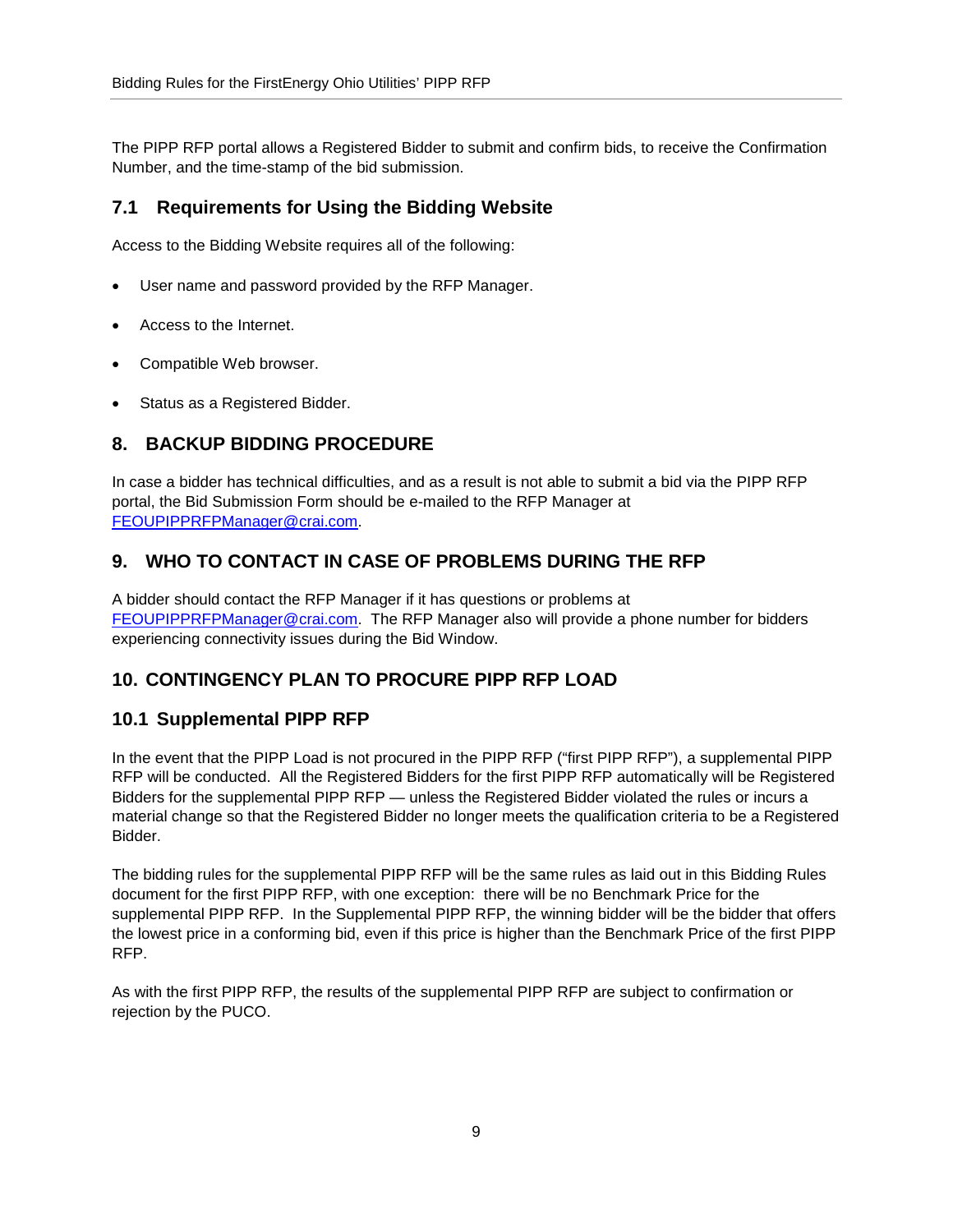# <span id="page-11-0"></span>**10.2 PIPP Supply Requirements to be Met through PJM-Administered Markets**

If, after the attempts above to procure PIPP Load, the PIPP Load remains unfilled, the necessary PIPP Load requirements will be met by the FirstEnergy Ohio Utilities through PJM-administered markets.

#### <span id="page-11-1"></span>**10.3 If the Selected PIPP Supplier Defaults Prior to or During the PIPP Delivery Period**

In the event the PIPP supplier selected from the RFP defaults prior to or during the delivery of PIPP Load requirements, the FirstEnergy Ohio Utilities will implement a contingency plan for PIPP Load. This contingency plan will follow the same steps as the contingency plan above. That is, a contingency PIPP RFP will be conducted if feasible. If a contingency PIPP RFP is not feasible or otherwise is not successful, then PIPP Load supply requirements will be met through PJM-administered markets as described above.

Additional costs incurred by the FirstEnergy Ohio Utilities in implementing the contingency plan will be assessed first against the defaulting supplier's credit security, to the extent available.

# <span id="page-11-2"></span>**11. CONFIDENTIAL INFORMATION, CERTIFICATIONS, AND SANCTIONS**

#### <span id="page-11-3"></span>**11.1 Confidential Information**

Confidential Information relative to bidding strategy means information relating to a bidder's bid in the PIPP RFP process, whether in writing or verbally, which if it were to be made public likely would have an effect on any of the bid that another bidder would be willing to submit. Confidential Information relative to bidding strategy includes (but is not limited to): a bidder's strategy; a bidder's bid; the bidder's estimation of the value of serving PIPP Load; the bidder's estimation of the risks associated with serving PIPP Load; and a bidder's contractual arrangements for purchasing power to serve such load were the bidder to win the PIPP Load.

Confidential Information regarding the RFP means information that is not released publicly by the PUCO, the FirstEnergy Ohio Utilities or the RFP Manager and that a bidder acquires as a result of participating in the PIPP RFP process, whether in writing or verbally, which if it were to be made public could impair the integrity of current or future solicitations, impair the ability of the FirstEnergy Ohio Utilities to hold future solicitations, or harm consumers, bidders, or applicants. Confidential Information regarding the RFP includes (but is not limited to) all non-public reports of results and announcements made by the RFP Manager to any or all bidders in the PIPP RFP process.

Confidential Information may not receive continued confidential or protected treatment should:

- (a) a bidder publicly disclose Confidential Information relating solely to that bidder; or
- (b) public disclosure is required or compelled by the PUCO, a court or otherwise by law.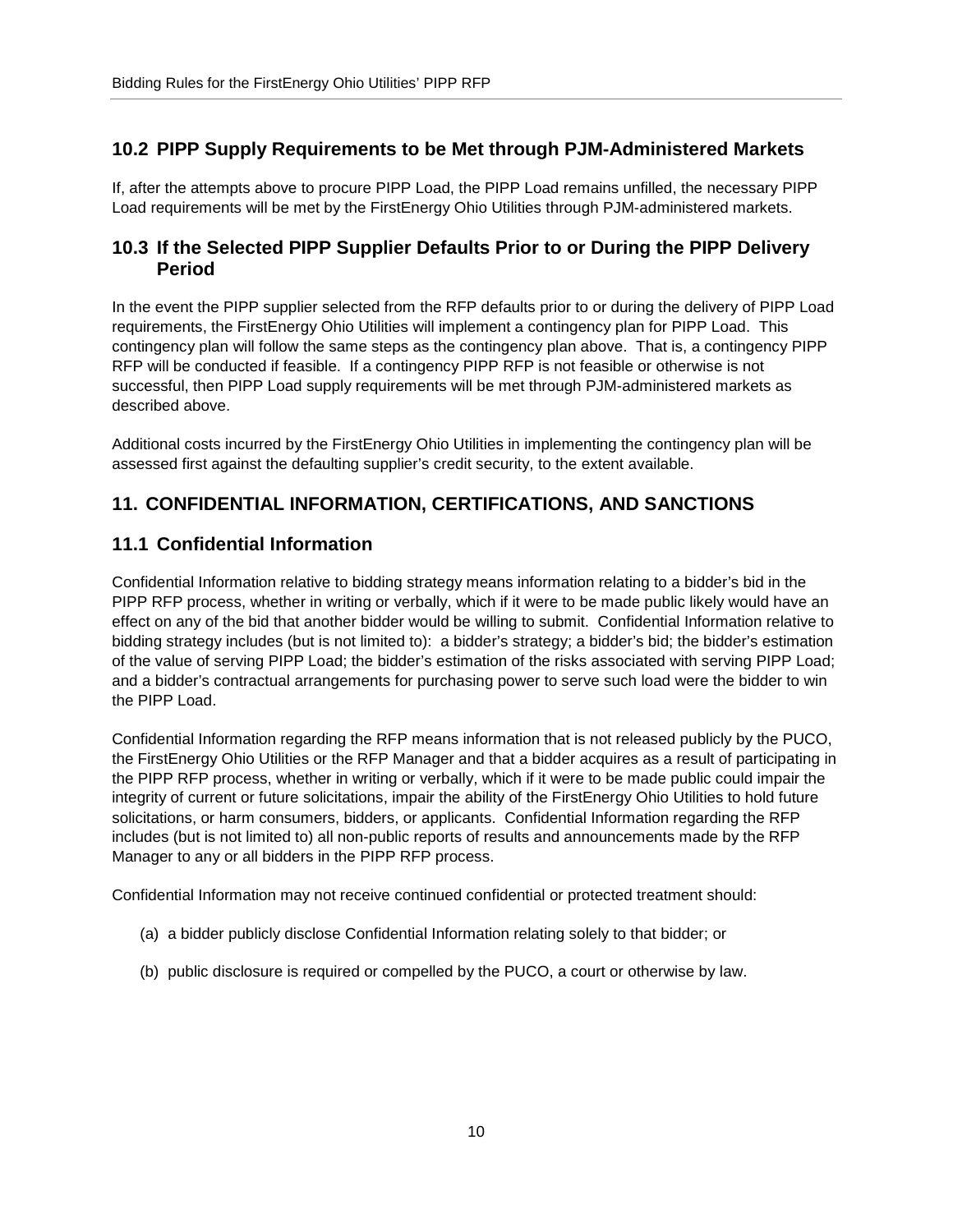The RFP Manager, the PUCO, and the FirstEnergy Ohio Utilities shall not be liable for such public disclosures or, so long as reasonable measures have been taken to keep such information confidential, any other public disclosure of Confidential Information. By participating in this PIPP RFP process, each bidder acknowledges and agrees to the confidentiality provisions set forth herein, as well as any limitations thereto.

In addition, the bidder agrees the bidder's data and information submitted in this PIPP RFP process will be disclosed if required by any federal, state, or local agency (including, without limitation, the PUCO) or by a court of competent jurisdiction. However, the FirstEnergy Ohio Utilities will endeavor to notify the bidder in advance of such disclosure. In any event, neither the FirstEnergy Ohio Utilities nor the RFP Manager, nor any of their employees or agents, will be responsible to the bidders or any other party, or liable for any disclosure of such designated materials before, during or subsequent to this PIPP RFP process. Notwithstanding the above, the FirstEnergy Ohio Utilities and the RFP Manager reserve the right to use and communicate publicly and/or to third parties any and all information/data submitted as part of this PIPP RFP process in any proceedings before FERC, the PUCO, and any other regulatory body and the courts, if necessary, without the prior consent/approval of, or notice to, any such bidder.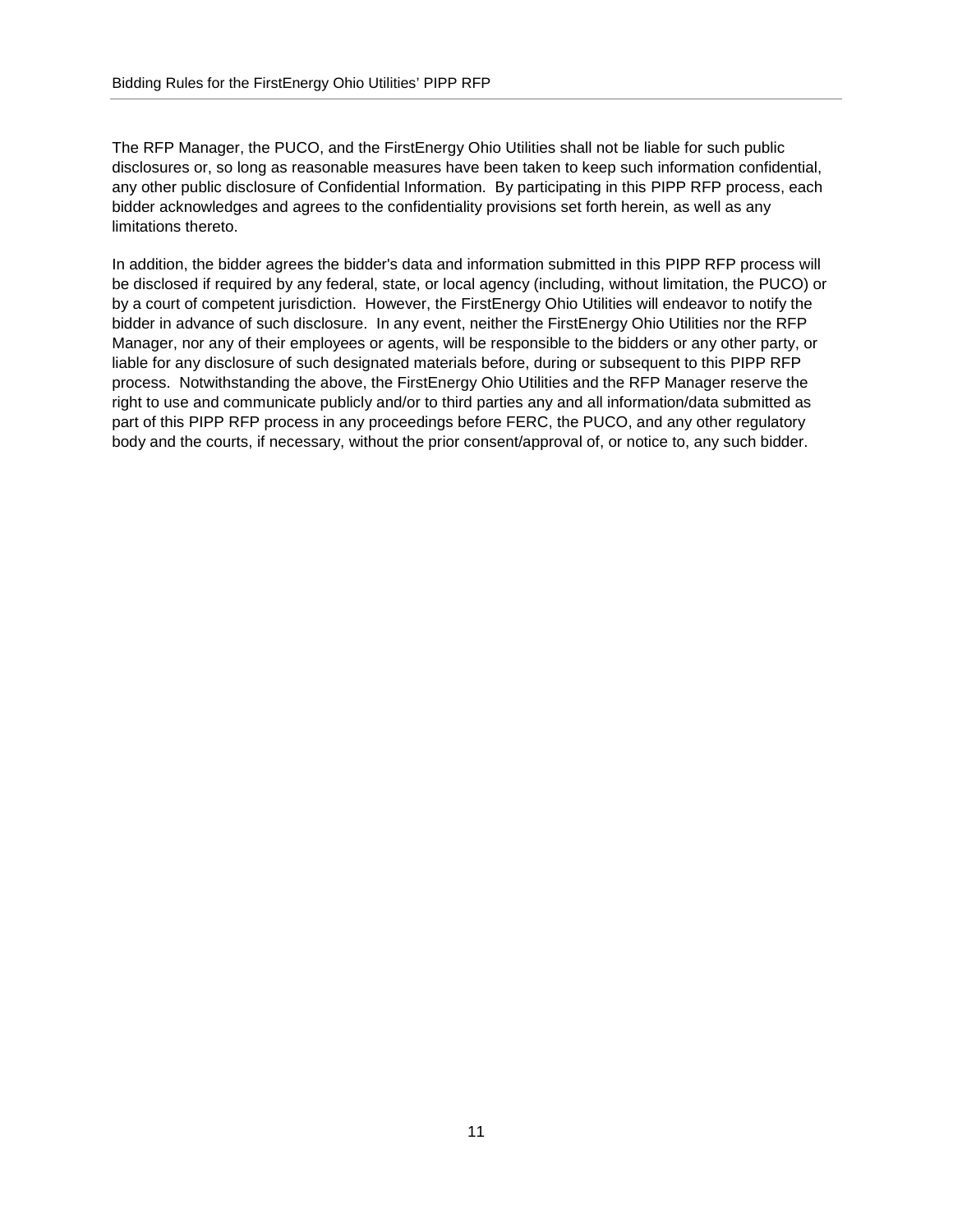# <span id="page-13-0"></span>**11.2 Certifications and Disclosures to Be Made**

A prospective bidder will be required to make the certifications listed in the PIPP Supplier Application and to disclose certain information. For example:

- A prospective bidder will be required to certify that it accepts the terms of the Master PIPP Supply Agreement and, should it win the PIPP RFP, it will sign the applicable Master PIPP Supply Agreement and comply with all creditworthiness requirements by the stated deadline.
- A prospective bidder will be required in its PIPP Supplier Application to disclose any bidding agreement or any other arrangement in which the prospective bidder may have entered and that is related to its participation in the PIPP RFP process. A prospective bidder that has entered into such an agreement or arrangement must name the entities with which the prospective bidder has entered into a bidding agreement, a joint venture for the purpose of participating in the PIPP RFP process, a bidding consortium, or any other arrangement pertaining to participating in the PIPP RFP process. A bidding consortium is a group of separate businesses or business people joining together to submit joint bid in the RFP.
- Each prospective bidder will be asked to certify in its PIPP Supplier Application that it will undertake steps to appropriately restrict its disclosure of Confidential Information relative to its bidding strategy and Confidential Information regarding the PIPP RFP process.
- A prospective bidder will be asked to certify in its PIPP Supplier Application that it has not and will not come to any agreement with another CRES provider in the FirstEnergy Ohio Utilities' service territories with respect to bidding in the PIPP RFP, except as disclosed and approved by the RFP Manager in its PIPP Supplier Application.
- Before obtaining documentation necessary to participate in the RFP, Registered Bidders will be required to certify that they will continue to maintain the confidentiality of any information that they will have acquired through their participation in the RFP process.

#### <span id="page-13-1"></span>**11.3 Actions to be Taken if Certifications Cannot Be Made**

If a bidder cannot make all the certifications, the RFP Manager will decide within five (5) days following the deadline to submit the PIPP Supplier Application on a course of action on a case-by-case basis. To decide on this course of action, the RFP Manager may make additional inquiries and information requests to understand the reason for the inability of the bidder to make the certification.

If prospective bidders do not comply with additional information requests by the RFP Manager regarding certifications required in the PIPP Supplier Application, the RFP Manager may reject the application.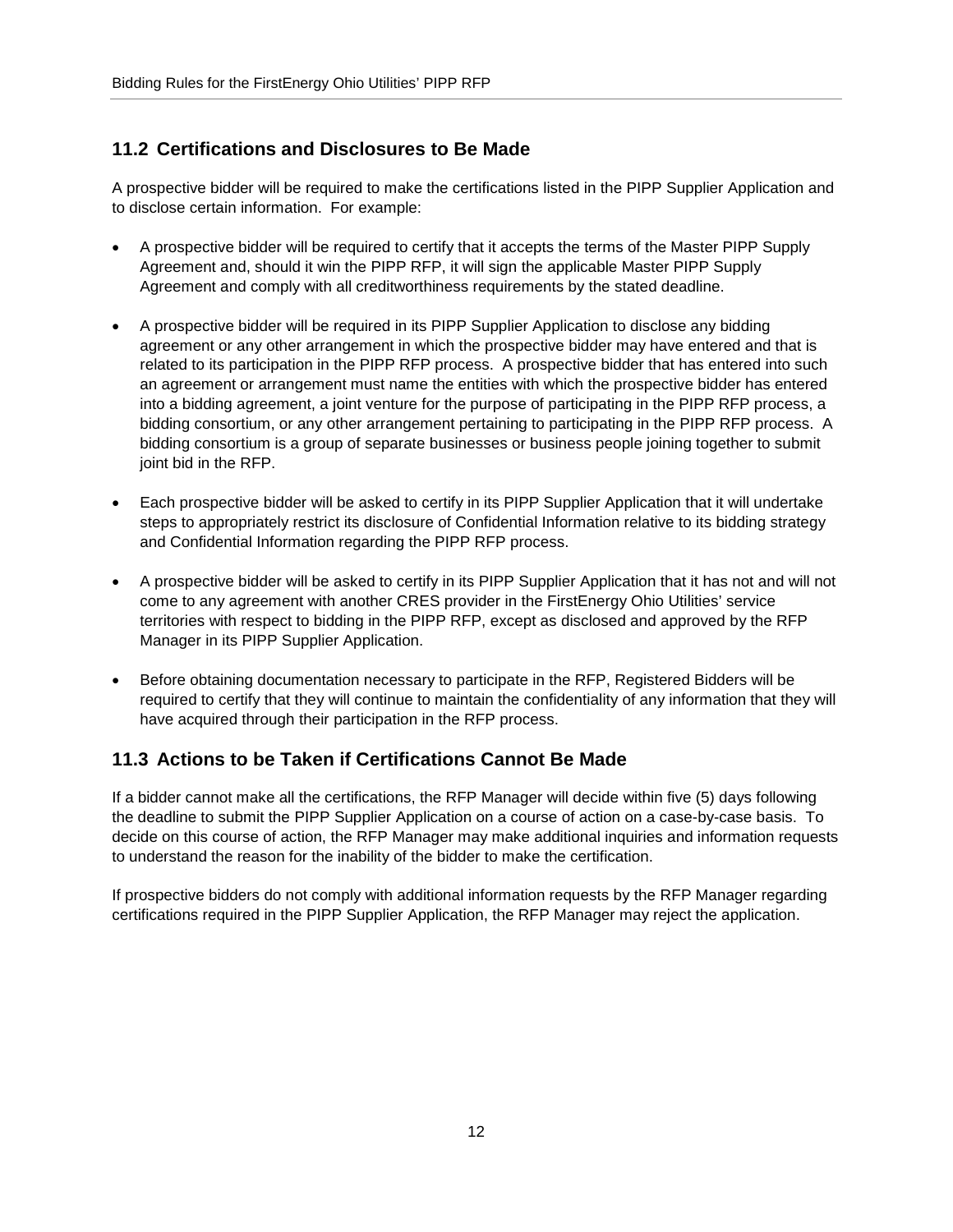# <span id="page-14-0"></span>**11.4 Sanctions for Failure to Comply**

Sanctions may be imposed on a bidder for failing to properly disclose information relevant to determining associations, for coordinating with another bidder, for failure to abide by any of the certifications made in its PIPP Supplier Application, for releasing Confidential Information or disclosing information during the PIPP RFP process (aside from only specific exceptions provided with respect to entities explicitly named in the PIPP Supplier Application as entities that are part of a bidding agreement or other arrangement), and in general for failing to abide by any of the Communications Protocols.

Such sanctions can include, but are not limited to, any one or more of the following:

- Termination of the Master PIPP Supply Agreement.
- The loss of all rights to provide supply for the FirstEnergy Ohio Utilities to serve any load won by such bidder.
- The forfeiture of letters of credit, financial guarantees, and other fees posted or paid.
- Action (including prosecution) under applicable state and/or federal laws.
- Attorneys' fees and court costs incurred in any litigation that arises out of the bidder's improper disclosure.
- Debarment from participation in future competitive bidding processes.
- Other sanctions that may be appropriate.

Should such an event occur, the RFP Manager will make a recommendation to the FirstEnergy Ohio Utilities regarding sanctions. The imposition of such sanctions will be at the discretion of the FirstEnergy Ohio Utilities.

#### <span id="page-14-1"></span>**12. MISCELLANEOUS**

#### <span id="page-14-2"></span>**12.1 Warranty on Information**

The information provided for the RFP, including but not limited to information provided on the Information Website, has been prepared to assist bidders in evaluating the PIPP RFP process. It does not purport to contain all the information that may be relevant to a bidder in satisfying its due diligence efforts. Neither the FirstEnergy Ohio Utilities nor the RFP Manager make any representation or warranty, expressed or implied, as to the accuracy or completeness of the information, and shall not, either individually or as a corporation, be liable for any representation expressed or implied in the PIPP RFP process or any omissions from the PIPP RFP process, or any information provided to a bidder by any other source. A bidder should check the Information Website frequently to ensure it has the latest documentation and information. Neither the FirstEnergy Ohio Utilities, nor the RFP Manager, nor any of their representatives, shall be liable to a bidder or any of its representatives for any consequences relating to or arising from the bidder's use of information.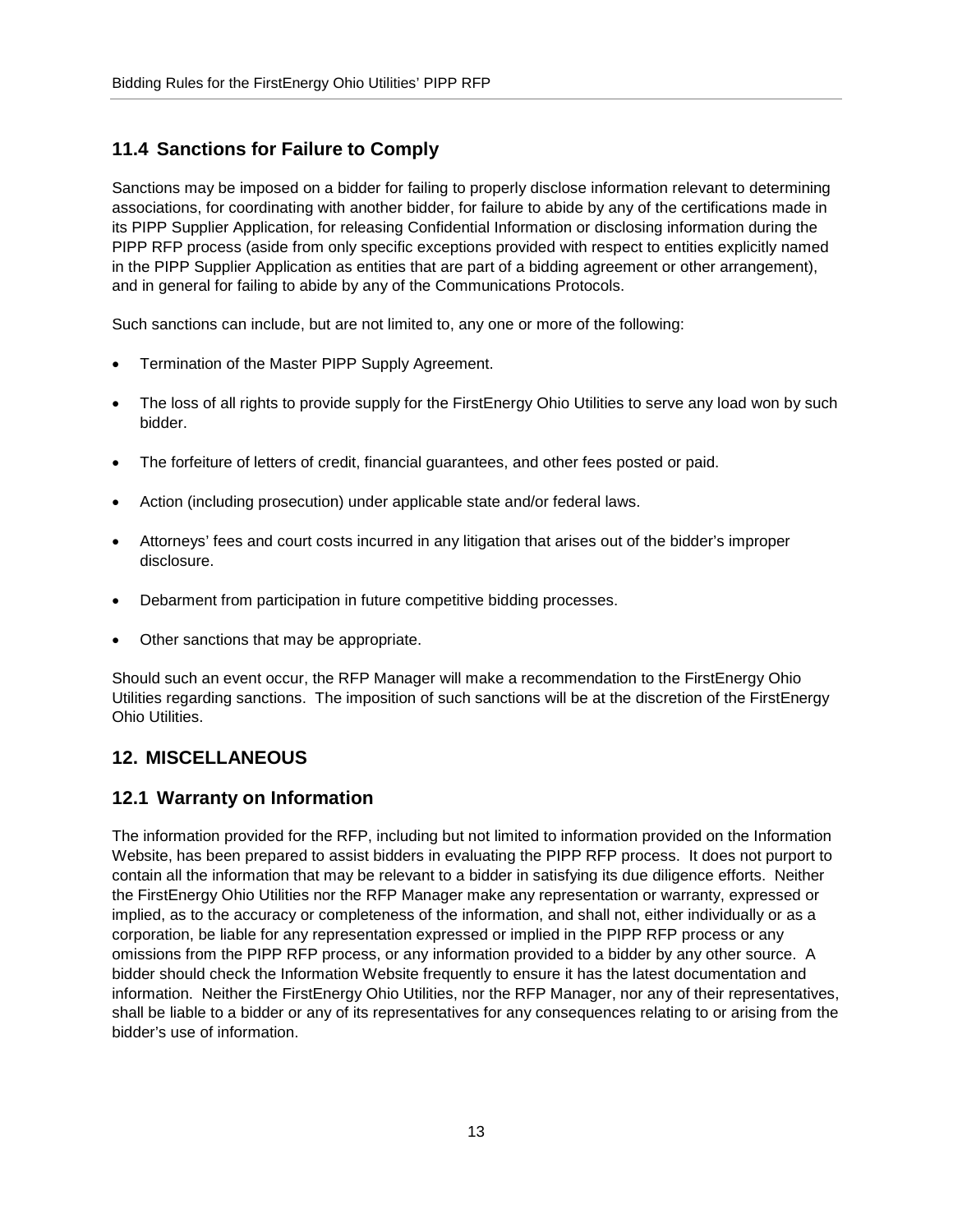# <span id="page-15-0"></span>**12.2 Hold Harmless**

Bidder shall hold the FirstEnergy Ohio Utilities and the RFP Manager harmless of and from all damages and costs, including but not limited to legal costs in connection with all claims, expenses, losses, proceedings or investigations that arise in connection with the RFP process or the award of a bid pursuant to the RFP process.

# <span id="page-15-1"></span>**12.3 Bid Submissions Become the FirstEnergy Ohio Utilities' Property**

All bids submitted by bidders participating in the PIPP RFP process will become the exclusive property of the FirstEnergy Ohio Utilities upon conclusion of the PIPP RFP process.

#### <span id="page-15-2"></span>**12.4 Bidder's Acceptance**

Through its participation in the PIPP RFP process, a bidder acknowledges and accepts all the terms, conditions and requirements of the RFP process and the Master PIPP Supply Agreement.

#### <span id="page-15-3"></span>**12.5 Permits, Licenses, Compliance with the Law and Regulatory Approvals**

Bidders shall obtain all licenses and permits and status that may be required by any governmental body, agency or organization necessary to conduct business or to perform hereunder. Bidders' subcontractors, employees, agents and representatives of each in performance hereunder shall comply with all applicable governmental laws, ordinances, rules, regulations, orders and all other governmental requirements.

#### <span id="page-15-4"></span>**12.6 Intellectual Property**

All title, interests and other intellectual property rights in and to the RFP design, the RFP format and methodology, the RFP software, the source code (including all modifications, enhancements, customization, adaptations and derivative works made by the RFP Manager) and associated documentation, including but not limited to these Bidding Rules, and the screen formats and forms designed by the RFP Manager (the "RFP Software"), are proprietary to the RFP Manager and all rights, title, and interest to the RFP Software remain with the RFP Manager. The RFP Manager grants Registered Bidders a non-exclusive, non-transferable, limited license to use the RFP Software, solely for use in connection with the RFP, subject to the terms and conditions set forth herein, and not for copying, relicensing, sublicensing, distribution or marketing by the Registered Bidder. No other interest is conveyed to the Registered Bidder other than the license expressly granted herein. The foregoing use license shall immediately terminate upon disqualification of the Qualified Bidder or upon termination or completion of the RFP process. If at any time it is determined in the RFP Manager's sole discretion that the Registered Bidder is in breach of this section 12.6, the RFP Manager shall be entitled to terminate the Registered Bidder's access rights to the RFP Software.